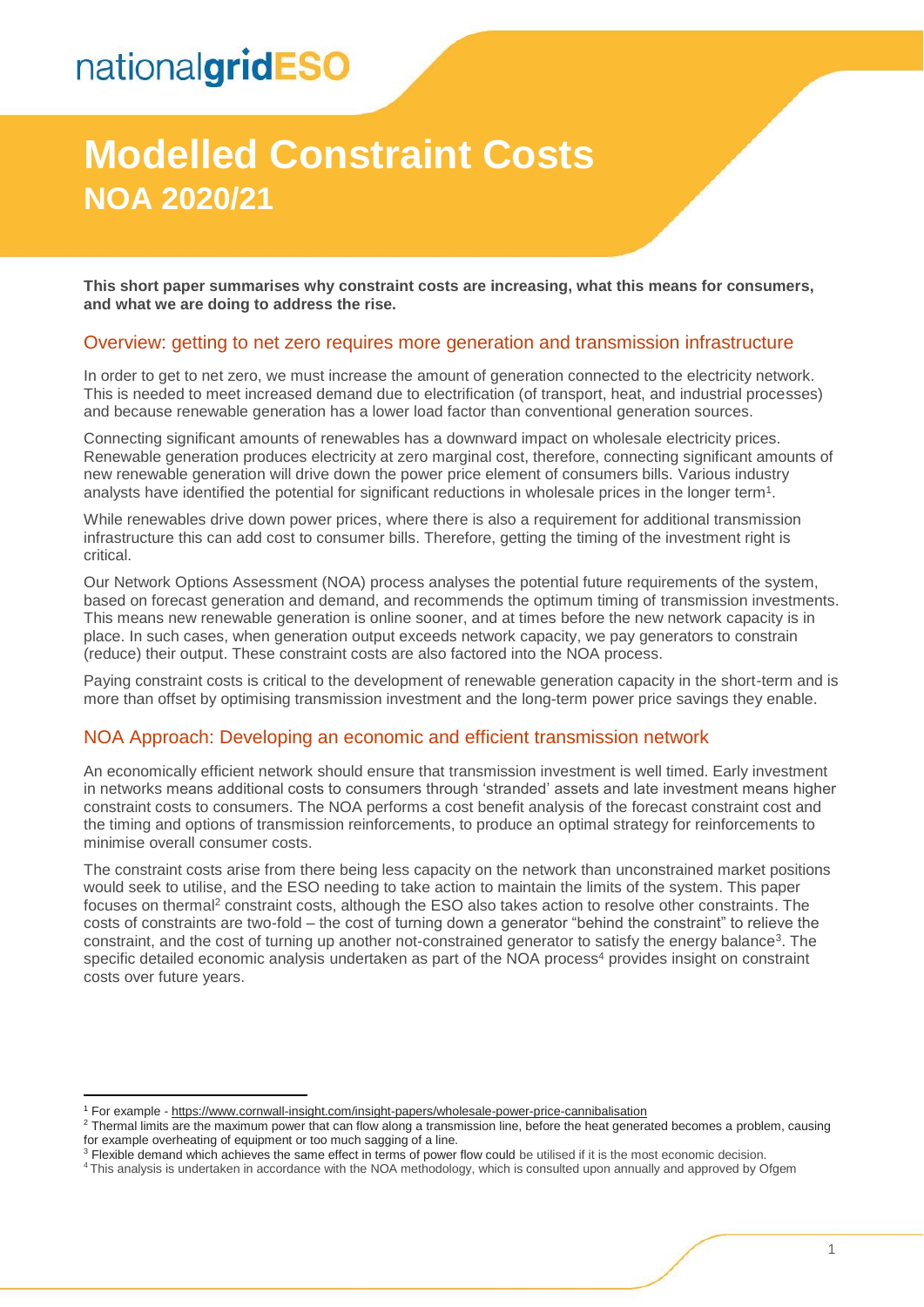### nationalgridESO

### Transmission investment and cost recovery mechanisms

The [NOA 2020/21](https://www.nationalgrideso.com/research-publications/network-options-assessment-noa/methodology) (NOA6) highlights that there is a need for up to £16bn of transmission investment over the coming 20 years<sup>5</sup>. Coupled with this NOA6 indicates constraint costs will increase during the middle of this decade before reducing again (see below). The completed reinforcements (e.g. Western HVDC) and pipeline of work by the Transmission Owners, which increases network capacity and reduces constraints, is included in the NOA analysis.

The cost of transmission investment is recovered for the Transmission Owners (TOs) via [Transmission](https://www.nationalgrideso.com/charging/transmission-network-use-system-tnuos-charges)  [Network Use of System Charges](https://www.nationalgrideso.com/charging/transmission-network-use-system-tnuos-charges) (TNUoS). Similarly, the costs of actions taken to manage constraints taken by the ESO are recovered through the Balancing Service [Use of System Charges](https://www.nationalgrideso.com/industry-information/charging/balancing-services-use-system-bsuos-charges) (BSUoS). Both costs are ultimately paid for by consumers through their electricity bills.

#### Constraint costs rise ahead of transmission network investment

Consistent with the analysis set out last year in the FES costings<sup>6</sup>, the NOA6 analysis shows modelled constraint costs increasing significantly this decade - from c. £0.5bn/year today to between £1bn and £2.5bn/year at a maximum before they then reduce again at the end of the decade when new major transmission investments come online. This is a result of the rapidly changing generation mix, with significant quantities of new renewable generation connecting, and the fact that the timescales required to make the large transmission investments to increase network capacity to fully accommodate all of this new generation can be much longer.



**Figure 1. Modelled Constraint Costs after NOA6 optimal reinforcements**

### Working to mitigate increasing constraint costs

-

While elements of the increasing constraint costs will be part of the overall economic solution (e.g., paying constraints may be better than building a new 400kV transmission line), and they may be required to enable the transition to net zero by facilitating the connection of new renewable generation, they are nevertheless a significant cost and we recognise that they will have a real impact on consumers' bills.

<sup>5</sup> The NOA analysis uses the Future Energy Scenarios as the basis for the analysis – the £16bn is based on the 'Leading the Way' scenario.

<sup>6</sup> https://www.nationalgrideso.com/news/analysing-costs-our-future-energy-scenarios